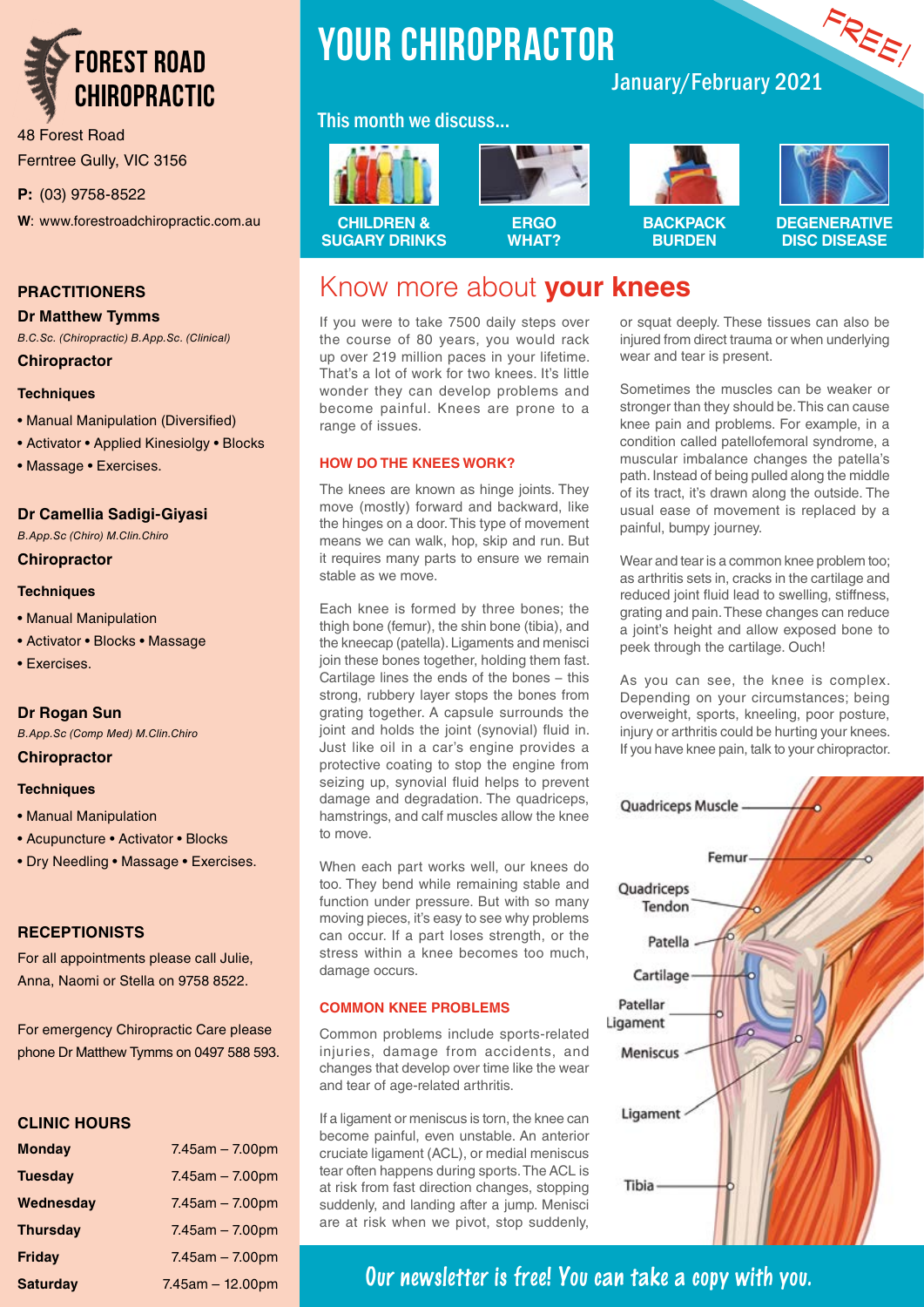# What do you know about degenerative disc disease?

Have you heard of degenerative disc disease and wondered what it is? Maybe you've asked yourself if you're at risk, or how it happens and whether it's possible to prevent it.

Degenerative disc disease (DDD) is a common condition in which age-related wear-and-tear on a disc causes pain, instability, and other symptoms. When we reach the age of 50 and beyond, regardless of gender, more than 90% of the population has the condition.

The most commonly affected joints include those in the cervical region (neck), and lumbar region (lower back). These areas of the spine are more susceptible as they undergo the most motion and stress.

DDD occurs, as its name suggests, when the discs between the vertebrae degenerate, or deteriorate. The discs narrow and develop tears. The disc material can protrude into the spinal canal, called posterior disc protrusion. Bony spurs (osteophytes) can grow at the edges of the vertebrae. Together, reduced disc height and protrusion can combine with spur growth to cramp the space where a nerve leaves the spine. It's like a narrow tunnel; there's less room to move.

These disc and bony changes can press on the nerves and cause pain. If a nerve is compressed in the neck, it might cause arm pain; if it's a compressed nerve in the lower back, shooting pain could strike the leg. Symptoms, though, might not relate directly to a compressed nerve. There might be pain on bending, lifting or sitting. Relief may be found by changing positions, lying down or walking. Or there might be flare-ups that come and go. The amount of pain varies between individuals and can range from minor irritation to severe.

Surprisingly, sometimes there's no pain at all; some people are shocked when an MRI reveals they have long-standing, significant issues with spurs, a narrowed disc height and degeneration… but there are no symptoms. Being pain-free doesn't guarantee you don't have DDD.

#### **WHO IS AT RISK?**

Whilst being older is the biggest risk, other factors can accelerate the process of degeneration. These include:

- being overweight or obese
- long-term repetitive activities that place pressure on certain discs
- smoking
- a significant back injury
- a sedentary lifestyle and poor posture puts extra stress on the spine

To aim for prevention, we should reduce any risk factors. While we can't reverse our age, we can maintain an ideal weight, quit smoking, lift correctly, and improve our posture. Moderate, daily exercise can help

strengthen the muscles that surround the damaged discs without placing too much stress on the spine. Regular stretching can help DDD, whilst also increasing your flexibility and strength.

If you'd like more advice about prevention, or need targeted treatment, speak to your chiropractor.



## Ergo…what? Make your workstation work for your wellbeing

Are you working from home? The past year has brought an unprecedented move from workplace to working from home. For many, there are advantages like no commuting and a better work-life balance. On the flip side, it has resulted in workstations with poor ergonomic design. A computer balanced on a stack of books. Hours spent hunched over a kitchen bench. Slouching on the couch with a laptop balanced on the knees.

#### **WHY IS IT IMPORTANT?**

If we hold a strained posture for hours on end, our body gets tired. Let's try this simple experiment… locate a heavy book and sit holding it near to your chest. It will rest easily because this position requires little effort. Next, hold the book out at arm's length. Notice how quickly the book feels heavier? Observe how fast your arms weaken and ache. Poor posture increases the strain through the spine and body in the same way.

When your workstation is set up incorrectly, it alters your posture. Your head may jut forwards and shoulders round over. The bend though your upper back increases and your lumbar spine loses its natural forward curve. Your hips, ankles, knees and wrists get compressed. Headaches and pain in your neck, back, shoulder, arm and wrist can result.

#### **SETTING UP YOUR WORKSTATION AND POSITION**

To check your posture, set yourself up as usual at your desk and ask someone to photograph you from the back, front and sides. Take these photos to your chiropractor for advice, or assess yourself against these guidelines:

- Face forward and ensure the curve of your neck is neutral.
- The top of your monitor should be at, or just below eye level and an arm's length away.
- Ensure your lower back is cushioned by lumbar support that maintains your natural forward curve.
- Your elbows, hips, knees and ankles need to rest at around 90-degrees. You may require an arm rest and foot stool.
- Your wrists should be supported and straight, and your mouse and keyboard within easy reach to enable this position.

Wherever you work from, the correct ergonomic set up is worth the effort. Reach out to your chiropractor if you need guidance.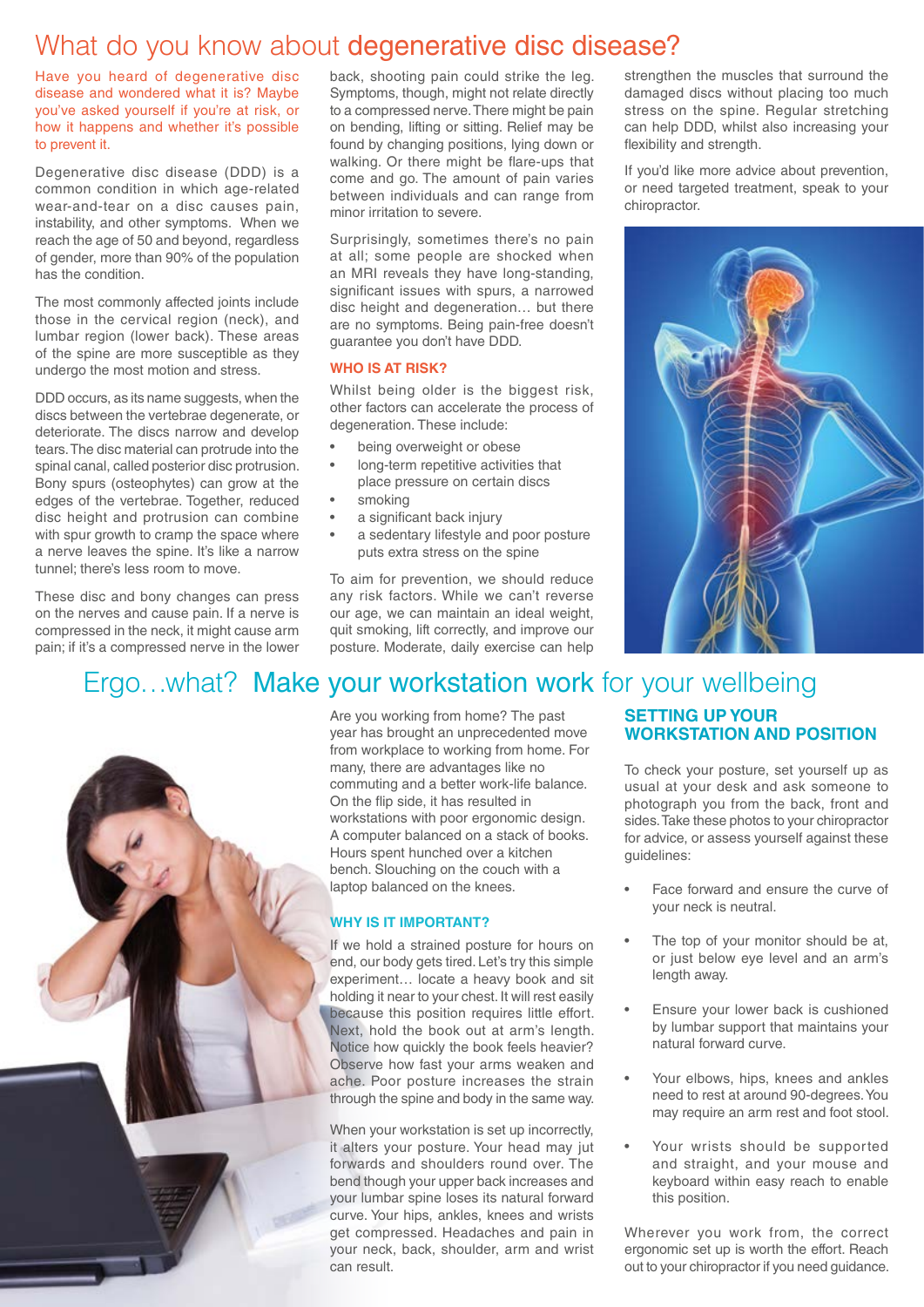# Lighten up! The burden of the school backpack

As school heads back for another year it's the ideal time to consider your child's backpack. Is it fitted correctly? Too heavy? Could it be damaging their spine and health?

Our posture is affected by the size, weight, and the way we carry our bags. Research shows that school backpacks often weigh 15-25% of a child's body weight. This weight is lugged around daily, and regularly carrying a heavy load strains the spine. A forward lean is often adopted in order to remain upright. A bag worn on one shoulder can lead to spinal imbalance. A backpack's size can alter how the head sits on the neck. These spinal adaptations can trigger neck and back pain and headache.

The first consideration is the size and type of backpack. It should be appropriately sized



# WORD SEARCH

GR S I U E C I C A ROH T A BM JWB OWB Y G N F HGEWFMCUP L AC I VRECX X P PR F EKE I CS I NEMDEGENERA T I ON I DA RP A T E L L A K VWSNO I T I R T UNS E X P E L DNNT F B T SE ZRNCNQS TUMPR JW RWA Z F O I X V R Y K HH Y R S S AMQM J T P MACRV L Y L UYDS I SUV JMKYGROGH ERHBDVDTYYPRTRHHATDD I SCSF MT E X I X S RWUON X L I Y C I MONOGR E T HDA AOB VRP E Z J GA Y YR Z X S L F SW FRE I PRGSRMKXC L C I RYS J VKRQQ P I T BUBRAAS LGARCGVHDMVSXAH HTR I VXCGDEYRDFUEVOGVQP F Y I X I OTOT I PH I OOPBCMANN I HS I GB E S SWO L E F OMX K C N F S E J G Y Z T V Q F DXTRFXBGEBNAASOE I FYPSEHDH X N E Y B RWF A C E L AWOR K S T A T I ON A LMOS K AOP X L A AHHX E E EC L YGF S K NMP FU L CYXB I SRKHPRSCTUBQBE S B H R L G X KMHO T Z B F N L N I COMMOW DZYEAMA I PEGCRFEACSDNYUBCF L GT NRMGR I ACYQA E T E P E X PR T A P DA ERCGP POGCMQUCBRRAMQX T J R P O S Y S J J OWA G K B E O A R E V N NON D H E P A C E E N K B A Z S T TME UWV T F I Z S D

**ARTHRITIS BACKPACK BONE CARTILAGE CERVICAL CHIROPRACTOR DEGENERATION DISCS ERGONOMIC FEMUR**

**HEADACHE IMBALANCE KNEECAP LIGAMENTS LUMBAR MENISCI NUTRITION OBESITY OSTEOPHYTES PATELLA**

**PATELLOFEMORAL POSTURE SHIN SPURS SUGAR SYNOVIAL THORACIC TIBIA VERTEBRAE WORKSTATION**

for your child, and padded at the back. Next, the backpack should sit at the top of the hips. Hip belts help to distribute the load. Thick, padded shoulder straps must be worn over both shoulders.

Next is the load. Heavy items like textbooks should be placed at the base and to the back of the bag. Light items can be positioned at the front. If the bag and its contents weigh more than 10% of your child's body weight, it's too heavy. Discuss and decide what can be left out and make regular reassessments to ensure the weight stays low.

The way your child wears their backpack matters to their health. It's important to get this right! If you're unsure about your child's bag, or whether they're wearing it correctly, ask your chiropractor for expert advice.

# Frozen raspberry yoghurt dessert

*A refreshing fruity dessert that's easy to make, tastes delicious, and is a healthier and lighter alternative to ice-cream.*

#### **INGREDIENTS**

ARTHRITIS BACKPACK BONE CARTILAGE CERVICAL

DISCS

FEMUR HEADACHE IMBALANCE KNEECAP LIGAMENTS LUMBAR MENISCI NUTRITION OBESITY

PATELLA

POSTURE SHIN SPURS SUGAR SYNOVIAL THORACIC TIBIA

1½ cups frozen raspberries

and a 1<sup>1</sup>% cups plain unsweetened Greek yoghurt

**2** Tbsp runny honey or maple syrup

½ cup chopped walnuts ERGONOMIC

> ½ cup freeze-dried raspberries or blueberries, lightly crushed

#### **METHOD**

- 1. Partially thaw 1 cup of raspberries in a medium bowl, add yoghurt, honey or maple syrup and blend.
- 2. Stir in walnuts, freeze-dried fruit, and the remaining ½ cup of whole frozen raspberries. OSTEOPHYTES Patello de la <mark>Tal</mark>
	- 3. Pour into a small loaf tin and freeze for 4 hours, or until firm.

#### To serve:

Remove from freezer and let stand for 10 minutes, decorate and serve.

**Decorating suggestions: chocolate curls, nuts, and the curls** mint leaves, berries, or edible flowers. VERTEBRAE